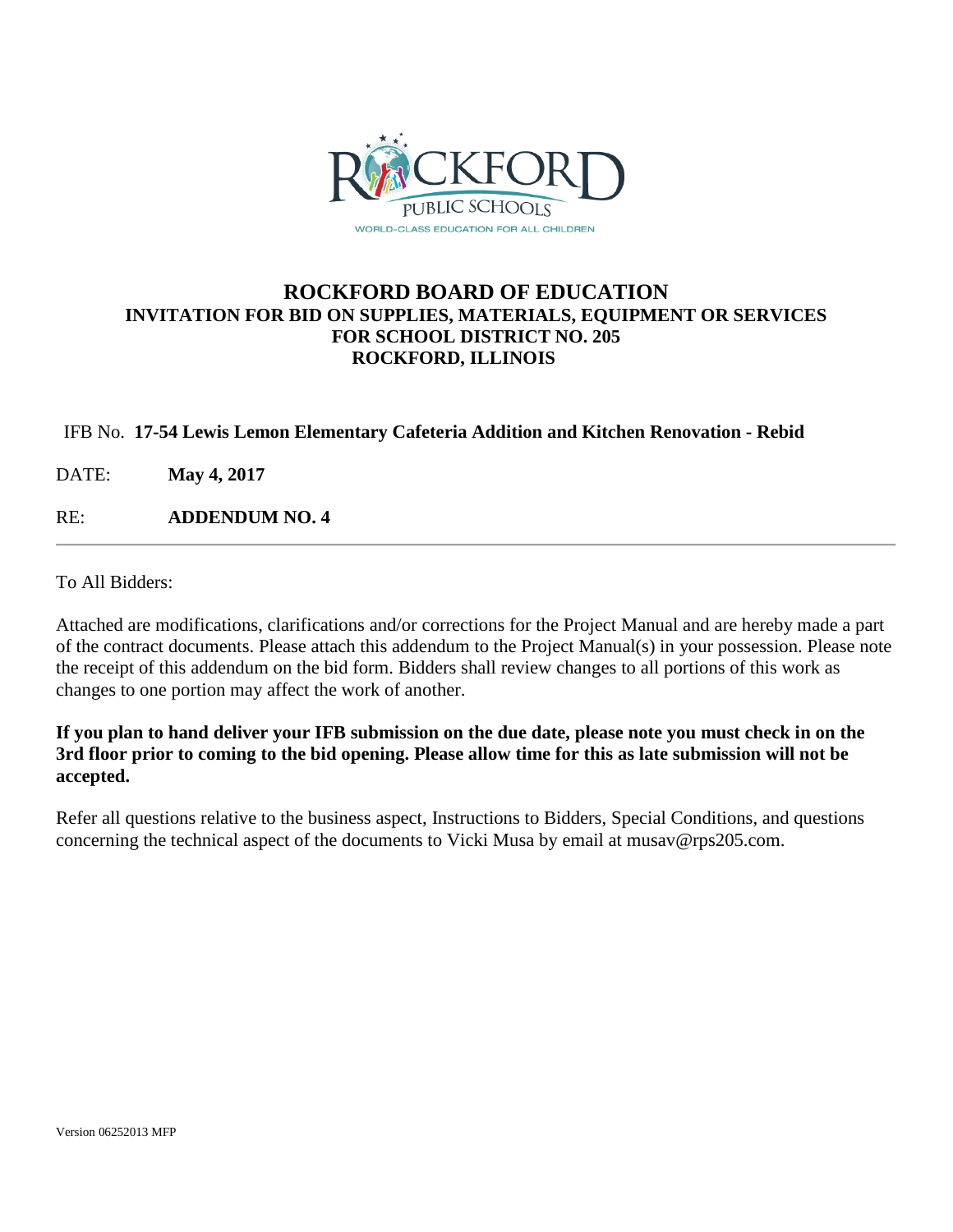# RICHARD L. JOHNSON<br>ASSOCIATES | ARCHITECTS

# **ADDENDUM FOUR**

| Project No.: | <b>RPS#17-54</b> |
|--------------|------------------|

Date: **MAY 10, 2017**

Subject: **CHANGES TO BIDDING DOCUMENTS**

- Project: **CAFETERIA ADDITION AND REMODELING TO LEWIS LEMON ELEMENTARY SCHOOL ROCKFORD PUBLIC SCHOOLS ROCKFORD, ILLINOIS**
- Bids Due: **2:00PM, MONDAY, MAY 15, 2017**
	- From: **RICHARD L. JOHNSON ASSOCIATES, INC. 4703 CHARLES STREET ROCKFORD, IL 61108**
		- To: **ALL PROJECT DOCUMENT HOLDERS**

Please reproduce this Addendum as needed, and attach to the Project Manuals for the above project.

Bidders shall indicate receipt of this and all Addenda in the space provided on the Bid Form. Failure to do so may be sufficient cause to reject the bid.

Sincerely, RICHARD L. JOHNSON ASSOCIATES, INC.

Terry Carbaugh, Principal

\_\_\_\_\_\_\_\_\_\_\_\_\_\_\_\_\_\_\_\_\_\_\_\_\_

This Addendum consists of: Pages 1 thru 2.

**NOTE:** Wherein this Addendum conflicts with the original Project Manual and Drawings, this Addendum shall govern.